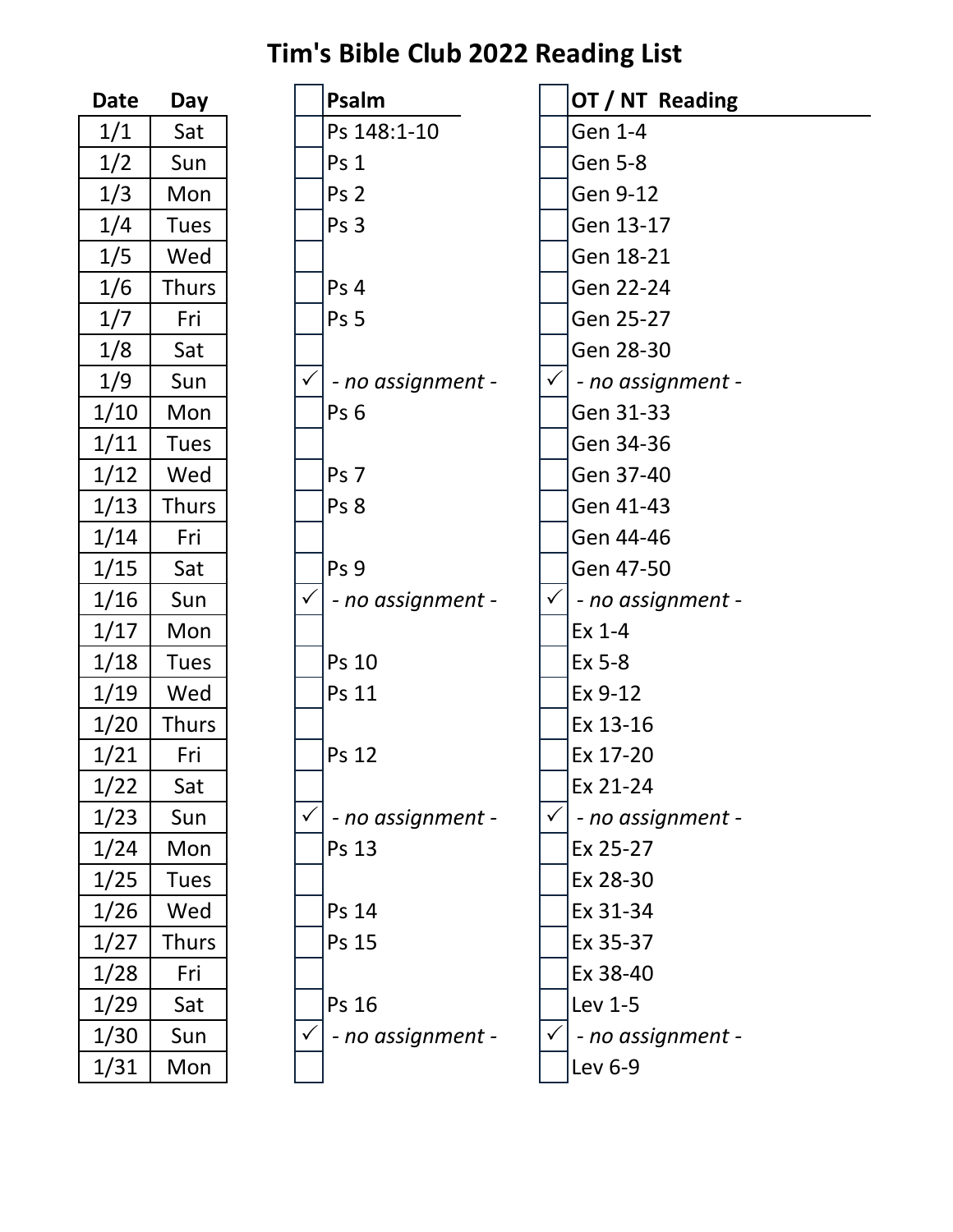| Date | Day          |  |  |
|------|--------------|--|--|
| 2/1  | <b>Tues</b>  |  |  |
| 2/2  | Wed          |  |  |
| 2/3  | <b>Thurs</b> |  |  |
| 2/4  | Fri          |  |  |
| 2/5  | Sat          |  |  |
| 2/6  | Sun          |  |  |
| 2/7  | Mon          |  |  |
| 2/8  | <b>Tues</b>  |  |  |
| 2/9  | Wed          |  |  |
| 2/10 | Thurs        |  |  |
| 2/11 | Fri          |  |  |
| 2/12 | Sat          |  |  |
| 2/13 | Sun          |  |  |
| 2/14 | Mon          |  |  |
| 2/15 | Tues         |  |  |
| 2/16 | Sun          |  |  |
| 2/17 | <b>Thurs</b> |  |  |
| 2/18 | Fri          |  |  |
| 2/19 | Sat          |  |  |
| 2/20 | Sun          |  |  |
| 2/21 | Mon          |  |  |
| 2/22 | Tues         |  |  |
| 2/23 | Wed          |  |  |
| 2/24 | Thurs        |  |  |
| 2/25 | Fri          |  |  |
| 2/26 | Sat          |  |  |
| 2/27 | Sun          |  |  |
| 2/28 | Mon          |  |  |

| <b>Date</b> | Day          |              | Psalm             |              | OT / NT Reading   |  |
|-------------|--------------|--------------|-------------------|--------------|-------------------|--|
| 2/1         | <b>Tues</b>  |              | Ps 17             |              | Lev 10-13         |  |
| 2/2         | Wed          |              |                   |              | Lev 14-16         |  |
| 2/3         | <b>Thurs</b> |              | <b>Ps 18</b>      |              | Lev 17-20         |  |
| 2/4         | Fri          |              | Ps 19             |              | Lev 21-24         |  |
| 2/5         | Sat          |              |                   |              | Lev 25-27         |  |
| 2/6         | Sun          | $\checkmark$ | - no assignment - | $\checkmark$ | - no assignment - |  |
| 2/7         | Mon          |              | <b>Ps 20</b>      |              | <b>Num 1-2</b>    |  |
| 2/8         | <b>Tues</b>  |              |                   |              | <b>Num 3-5</b>    |  |
| 2/9         | Wed          |              | <b>Ps 21</b>      |              | Num 6-7           |  |
| 2/10        | <b>Thurs</b> |              | <b>Ps 22</b>      |              | <b>Num 8-11</b>   |  |
| 2/11        | Fri          |              |                   |              | Num 12-15         |  |
| 2/12        | Sat          |              | <b>Ps 23</b>      |              | Num 16-18         |  |
| 2/13        | Sun          | $\checkmark$ | - no assignment - |              | - no assignment - |  |
| 2/14        | Mon          |              |                   |              | Num 19-22         |  |
| 2/15        | <b>Tues</b>  |              | <b>Ps 24</b>      |              | Num 23-26         |  |
| 2/16        | Sun          |              | <b>Ps 25</b>      |              | Num 27-30         |  |
| 2/17        | <b>Thurs</b> |              |                   |              | Num 31-32         |  |
| 2/18        | Fri          |              | <b>Ps 26</b>      |              | Num 33-36         |  |
| 2/19        | Sat          |              |                   |              | <b>Deut 1-3</b>   |  |
| 2/20        | Sun          | $\checkmark$ | - no assignment - | $\checkmark$ | - no assignment - |  |
| 2/21        | Mon          |              | <b>Ps 27</b>      |              | <b>Deut 4-6</b>   |  |
| 2/22        | Tues         |              |                   |              | <b>Deut 7-10</b>  |  |
| 2/23        | Wed          |              | <b>Ps 28</b>      |              | Deut 11-14        |  |
| 2/24        | <b>Thurs</b> |              | Ps 29             |              | Deut 15-19        |  |
| 2/25        | Fri          |              |                   |              | Deut 20-23        |  |
| 2/26        | Sat          |              | <b>Ps 30</b>      |              | Deut 24-27        |  |
| 2/27        | Sun          | $\checkmark$ | - no assignment - | $\checkmark$ | - no assignment - |  |
| 2/28        | Mon          |              |                   |              | Deut 28-30        |  |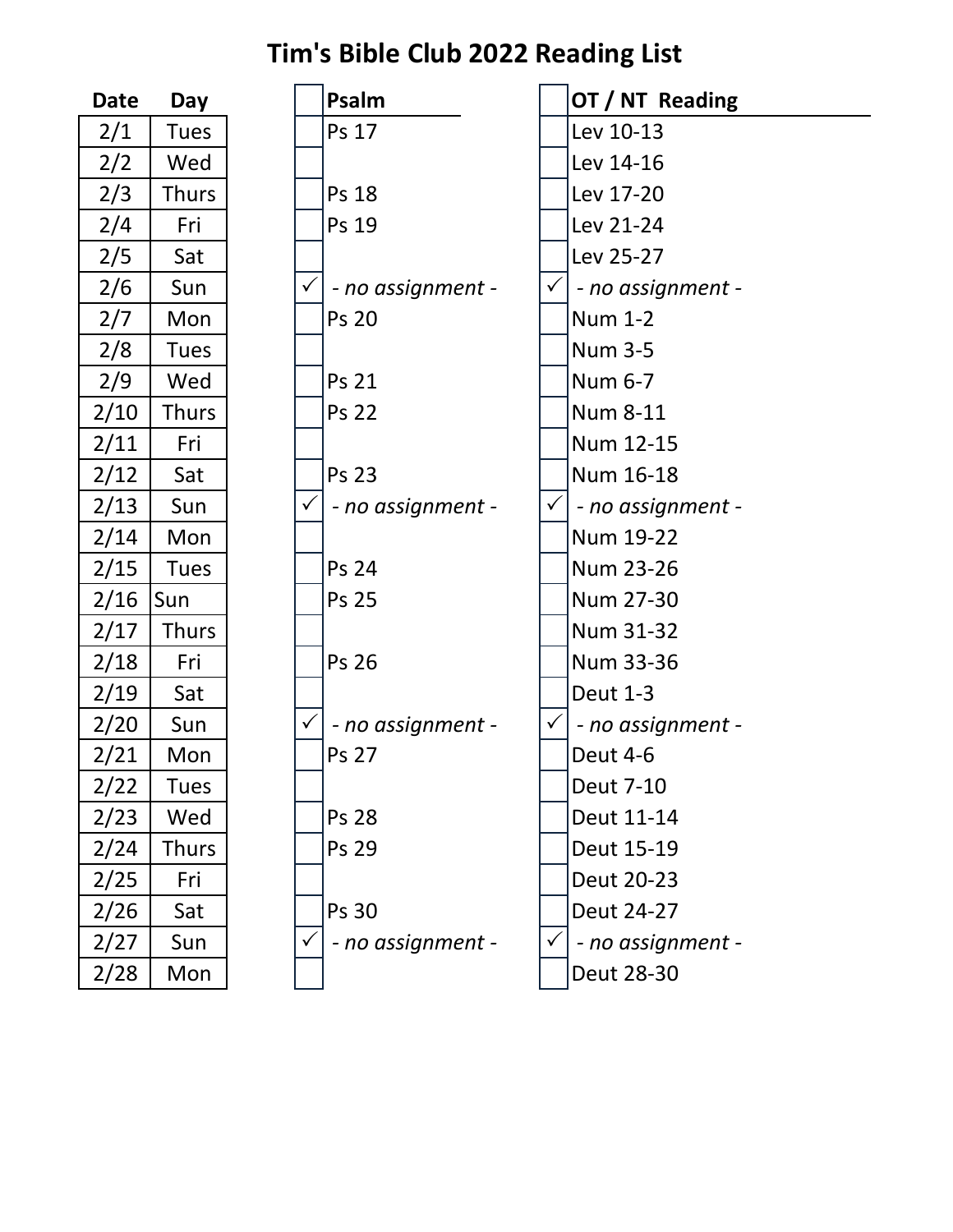| Date | Day         |  |  |
|------|-------------|--|--|
| 3/1  | Tues        |  |  |
| 3/2  | Wed         |  |  |
| 3/3  | Thurs       |  |  |
| 3/4  | Fri         |  |  |
| 3/5  | Sat         |  |  |
| 3/6  | Sun         |  |  |
| 3/7  | Mon         |  |  |
| 3/8  | <b>Tues</b> |  |  |
| 3/9  | Wed         |  |  |
| 3/10 | Thurs       |  |  |
| 3/11 | Fri         |  |  |
| 3/12 | Sat         |  |  |
| 3/13 | Sun         |  |  |
| 3/14 | Mon         |  |  |
| 3/15 | <b>Tues</b> |  |  |
| 3/16 | Wed         |  |  |
| 3/17 | Thurs       |  |  |
| 3/18 | Fri         |  |  |
| 3/19 | Sat         |  |  |
| 3/20 | Sun         |  |  |
| 3/21 | Mon         |  |  |
| 3/22 | Tues        |  |  |
| 3/23 | Wed         |  |  |
| 3/24 | Thurs       |  |  |
| 3/25 | Fri         |  |  |
| 3/26 | Sat         |  |  |
| 3/27 | Sun         |  |  |
| 3/28 | Mon         |  |  |
| 3/29 | <b>Tues</b> |  |  |
| 3/30 | Wed         |  |  |
| 3/31 | Thurs       |  |  |

| <b>Date</b> | Day          |              | Psalm             |              | OT / NT Reading     |
|-------------|--------------|--------------|-------------------|--------------|---------------------|
| 3/1         | <b>Tues</b>  |              | Ps 31             |              | Deut 31-34          |
| 3/2         | Wed          |              | <b>Ps 32</b>      |              | Josh 1-5            |
| 3/3         | <b>Thurs</b> |              |                   |              | <b>Josh 6-9</b>     |
| 3/4         | Fri          |              | Ps 33             |              | Josh 10-13          |
| 3/5         | Sat          |              |                   |              | Josh 14-17          |
| 3/6         | Sun          | $\checkmark$ | - no assignment - | $\checkmark$ | - no assignment -   |
| 3/7         | Mon          |              |                   |              | Josh 18-21          |
| 3/8         | <b>Tues</b>  |              | Ps 34             |              | Josh 22-24          |
| 3/9         | Wed          |              |                   |              | Judges 1-4          |
| 3/10        | <b>Thurs</b> |              | <b>Ps 35</b>      |              | Judges 5-7          |
| 3/11        | Fri          |              | <b>Ps 36</b>      |              | Judges 8-10         |
| 3/12        | Sat          |              | <b>Ps 37</b>      |              | <b>Judges 11-14</b> |
| 3/13        | Sun          | $\checkmark$ | - no assignment - | $\checkmark$ | - no assignment -   |
| 3/14        | Mon          |              | <b>Ps 38</b>      |              | <b>Judges 15-18</b> |
| 3/15        | <b>Tues</b>  |              | Ps 39             |              | <b>Judges 19-21</b> |
| 3/16        | Wed          |              | Ps 40             |              | I Sam 1-4           |
| 3/17        | <b>Thurs</b> |              | Ps 41             |              | I Sam 5-10          |
| 3/18        | Fri          |              | <b>Ps 42</b>      |              | I Sam 11-14         |
| 3/19        | Sat          |              | Ps 43             |              | <b>Ruth 1-4</b>     |
| 3/20        | Sun          | $\checkmark$ | - no assignment - | $\checkmark$ | - no assignment -   |
| 3/21        | Mon          |              |                   |              | I Sam 15-17         |
| $3/22$      | <b>Tues</b>  |              |                   |              | I Sam 18-21         |
| 3/23        | Wed          |              |                   |              | I Sam 22-25         |
| 3/24        | <b>Thurs</b> |              |                   |              | I Sam 26-31         |
| 3/25        | Fri          |              | Ps 44             |              | $II$ Sam 1-4        |
| $3/26$      | Sat          |              |                   |              | II Sam 5-10         |
| 3/27        | Sun          | $\checkmark$ | - no assignment - | $\checkmark$ | - no assignment -   |
| 3/28        | Mon          |              | Ps 45             |              | II Sam 11-13        |
| 3/29        | <b>Tues</b>  |              | Ps 46             |              | II Sam 14-17        |
| 3/30        | Wed          |              |                   |              | II Sam 18-21        |
| 3/31        | <b>Thurs</b> |              |                   |              | II Sam 22-24        |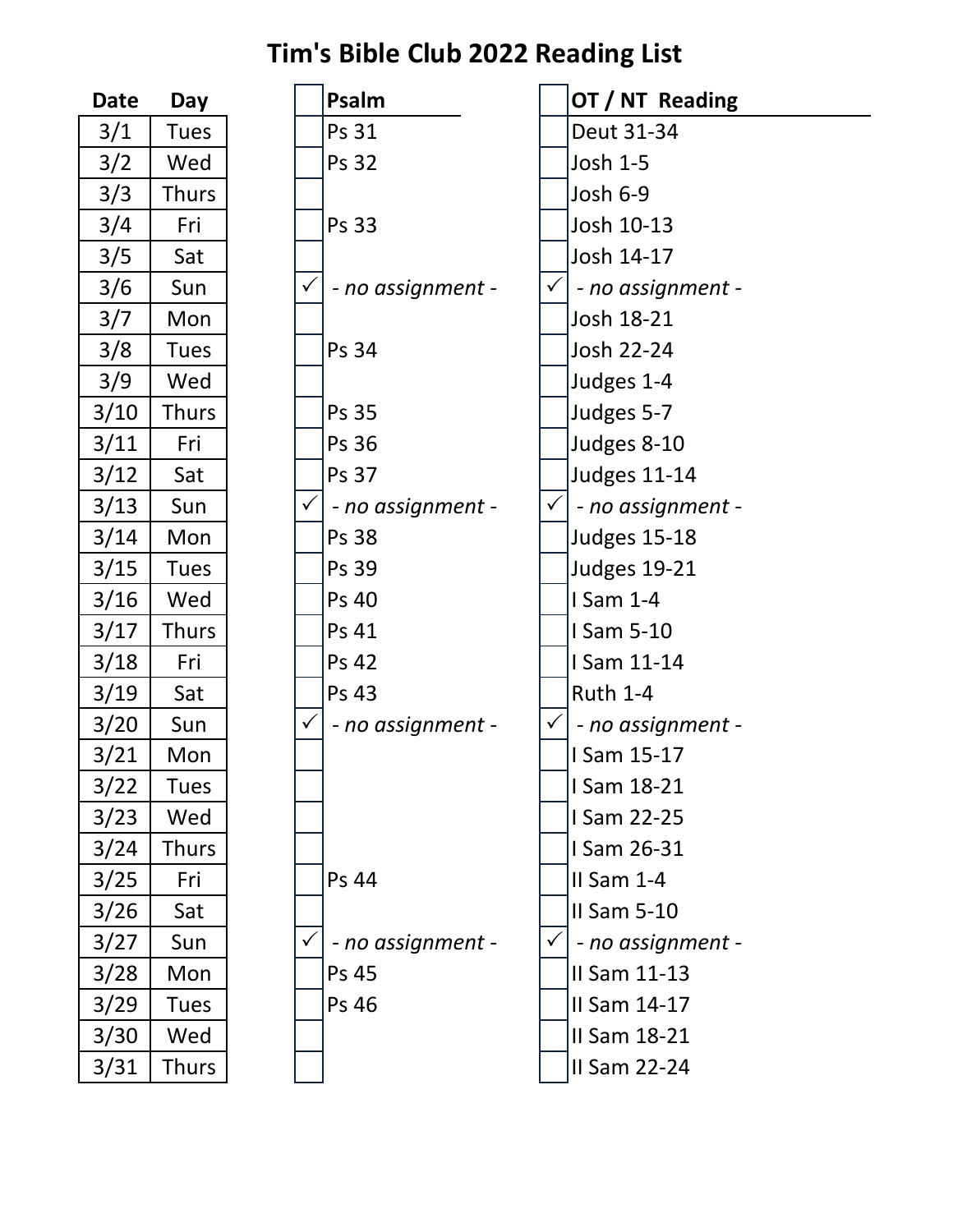| Date | Day          |  |  |  |
|------|--------------|--|--|--|
| 4/1  | Fri          |  |  |  |
| 4/2  | Sat          |  |  |  |
| 4/3  | Sun          |  |  |  |
| 4/4  | Mon          |  |  |  |
| 4/5  | <b>Tues</b>  |  |  |  |
| 4/6  | Wed          |  |  |  |
| 4/7  | Thurs        |  |  |  |
| 4/8  | Fri          |  |  |  |
| 4/9  | Sat          |  |  |  |
| 4/10 | Sun          |  |  |  |
| 4/11 | Mon          |  |  |  |
| 4/12 | <b>Tues</b>  |  |  |  |
| 4/13 | Wed          |  |  |  |
| 4/14 | <b>Thurs</b> |  |  |  |
| 4/15 | Fri          |  |  |  |
| 4/16 | Sat          |  |  |  |
| 4/17 | Sun          |  |  |  |
| 4/18 | Mon          |  |  |  |
| 4/19 | <b>Tues</b>  |  |  |  |
| 4/20 | Wed          |  |  |  |
| 4/21 | Thurs        |  |  |  |
| 4/22 | Fri          |  |  |  |
| 4/23 | Sat          |  |  |  |
| 4/24 | Sun          |  |  |  |
| 4/25 | Mon          |  |  |  |
| 4/26 | <b>Tues</b>  |  |  |  |
| 4/27 | Wed          |  |  |  |
| 4/28 | Thurs        |  |  |  |
| 4/29 | Fri          |  |  |  |
| 4/30 | Sat          |  |  |  |

| <b>Date</b> | Day          |              | Psalm             |              | OT / NT Reading   |
|-------------|--------------|--------------|-------------------|--------------|-------------------|
| 4/1         | Fri          |              | Ps 47             |              | I Kings 1-2       |
| 4/2         | Sat          |              |                   |              | I Kings 3-6       |
| 4/3         | Sun          | $\checkmark$ | - no assignment - | $\checkmark$ | - no assignment - |
| 4/4         | Mon          |              | <b>Ps 48</b>      |              | I Kings 7-8       |
| 4/5         | <b>Tues</b>  |              |                   |              | I Kings 9-11      |
| 4/6         | Wed          |              | Ps 49             |              | Prov 1-3          |
| 4/7         | <b>Thurs</b> |              | <b>Ps 50</b>      |              | Prov 4-6          |
| 4/8         | Fri          |              |                   |              | Prov 7-9          |
| 4/9         | Sat          |              | Ps 51             |              | Prov 10-12        |
| 4/10        | Sun          | $\checkmark$ | - no assignment - | $\checkmark$ | - no assignment - |
| 4/11        | Mon          |              |                   |              | Prov 13-15        |
| 4/12        | <b>Tues</b>  |              | Ps 52             |              | Prov 16-18        |
| 4/13        | Wed          |              | <b>Ps 53</b>      |              | Prov 19-21        |
| 4/14        | <b>Thurs</b> |              |                   |              | <b>Prov 22-24</b> |
| 4/15        | Fri          |              | Ps 54             |              | <b>Prov 25-27</b> |
| 4/16        | Sat          |              |                   |              | Prov 28-31        |
| 4/17        | Sun          | $\checkmark$ | - no assignment - | $\checkmark$ | - no assignment - |
| 4/18        | Mon          |              | <b>Ps 55</b>      |              | <b>Eccl 1-6</b>   |
| 4/19        | <b>Tues</b>  |              |                   |              | <b>Eccl 7-12</b>  |
| 4/20        | Wed          |              | Ps 56             |              | Job 1-5           |
| 4/21        | <b>Thurs</b> |              | <b>Ps 57</b>      |              | Job 6-9           |
| 4/22        | Fri          |              |                   |              | Job 10-14         |
| 4/23        | Sat          |              | <b>Ps 58</b>      |              | Job 15-19         |
| 4/24        | Sun          | $\checkmark$ | - no assignment - | $\checkmark$ | - no assignment - |
| 4/25        | Mon          |              |                   |              | Job 20-23         |
| 4/26        | <b>Tues</b>  |              | <b>Ps 59</b>      |              | Job 24-28         |
| 4/27        | Wed          |              | Ps 60             |              | Job 29-32         |
| 4/28        | <b>Thurs</b> |              |                   |              | Job 33-36         |
| 4/29        | Fri          |              | Ps 61             |              | Job 37-39         |
| 4/30        | Sat          |              |                   |              | Job 40-42         |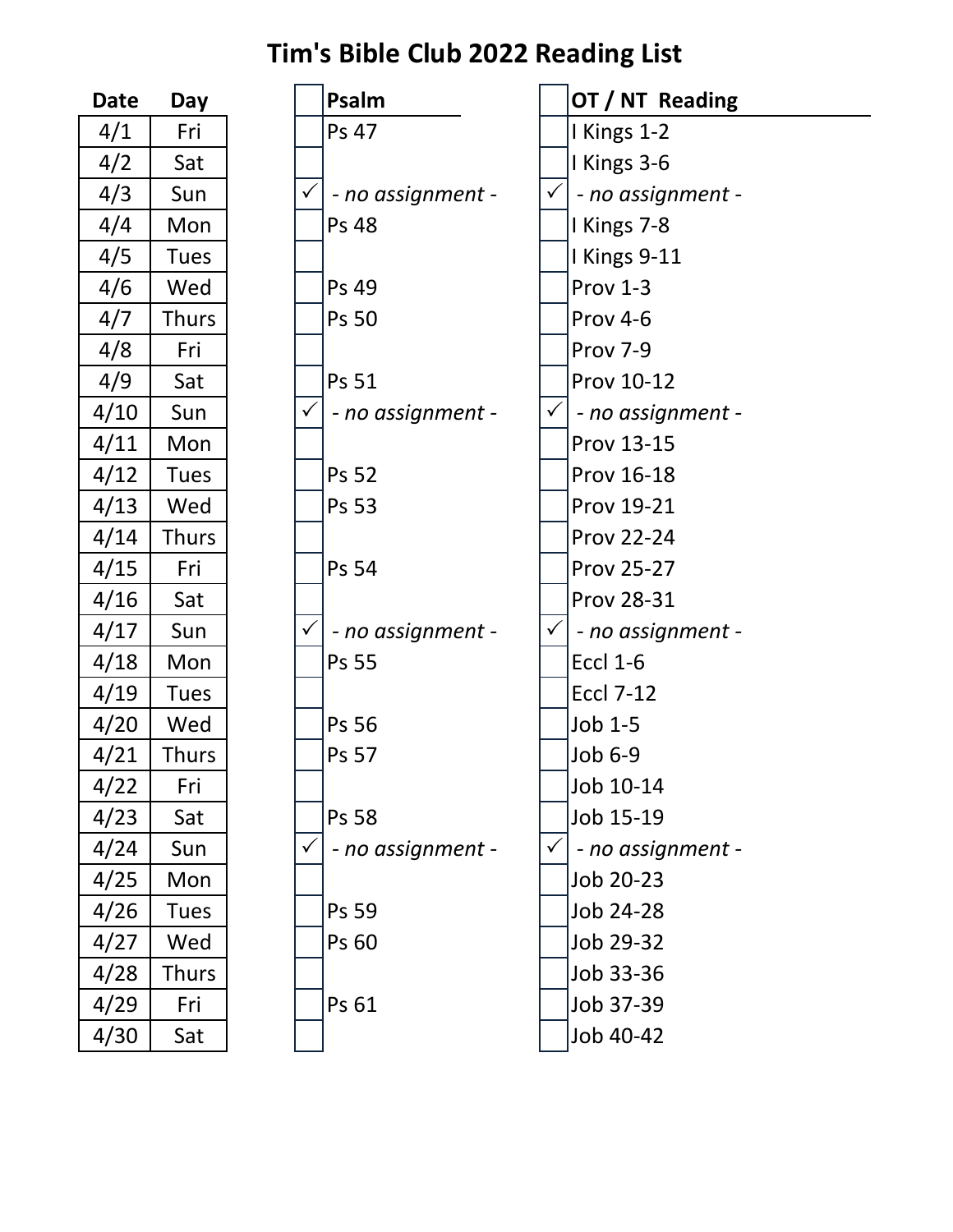| Date | Day          |  |  |
|------|--------------|--|--|
| 5/1  | Sun          |  |  |
| 5/2  | Mon          |  |  |
| 5/3  | <b>Tues</b>  |  |  |
| 5/4  | Wed          |  |  |
| 5/5  | Thurs        |  |  |
| 5/6  | Fri          |  |  |
| 5/7  | Sat          |  |  |
| 5/8  | Sun          |  |  |
| 5/9  | Mon          |  |  |
| 5/10 | <b>Tues</b>  |  |  |
| 5/11 | Wed          |  |  |
| 5/12 | Thurs        |  |  |
| 5/13 | Fri          |  |  |
| 5/14 | Sat          |  |  |
| 5/15 | Sun          |  |  |
| 5/16 | Mon          |  |  |
| 5/17 | <b>Tues</b>  |  |  |
| 5/18 | Wed          |  |  |
| 5/19 | Thurs        |  |  |
| 5/20 | Fri          |  |  |
| 5/21 | Sat          |  |  |
| 5/22 | Sun          |  |  |
| 5/23 | Mon          |  |  |
| 5/24 | <b>Tues</b>  |  |  |
| 5/25 | Wed          |  |  |
| 5/26 | <b>Thurs</b> |  |  |
| 5/27 | Fri          |  |  |
| 5/28 | Sat          |  |  |
| 5/29 | Sun          |  |  |
| 5/30 | Mon          |  |  |
| 5/31 | Tues         |  |  |

| <b>Date</b> | Day          |              | Psalm             |              | OT / NT Reading           |
|-------------|--------------|--------------|-------------------|--------------|---------------------------|
| 5/1         | Sun          |              | - no assignment - | $\checkmark$ | - no assignment -         |
| 5/2         | Mon          |              | Ps 62             |              | Song of Solomon 1-8       |
| 5/3         | <b>Tues</b>  |              |                   |              | <b>I Kings 12-14</b>      |
| 5/4         | Wed          |              | Ps 63             |              | <b>I Kings 15-17</b>      |
| 5/5         | <b>Thurs</b> |              | Ps 64             |              | <b>Kings 18-20</b>        |
| 5/6         | Fri          |              |                   |              | I Kings 21-22, Obadiah 1  |
| 5/7         | Sat          |              | Ps 65             |              | II Kings 1-4              |
| 5/8         | Sun          | $\checkmark$ | - no assignment - |              | - no assignment -         |
| 5/9         | Mon          |              |                   |              | II Kings 5-8              |
| 5/10        | <b>Tues</b>  |              | Ps 66             |              | II Kings 9-12             |
| 5/11        | Wed          |              | Ps 67             |              | II Kings 13-14, Jonah 1-4 |
| 5/12        | <b>Thurs</b> |              |                   |              | $Isa1-5$                  |
| 5/13        | Fri          |              |                   |              | Isa 6-10                  |
| 5/14        | Sat          |              | Ps 68             |              | Amos 1-5                  |
| 5/15        | Sun          | $\checkmark$ | - no assignment - |              | - no assignment -         |
| 5/16        | Mon          |              | Ps 69             |              | Amos 6-9                  |
| 5/17        | <b>Tues</b>  |              |                   |              | Micah 1-7                 |
| 5/18        | Wed          |              | <b>Ps 70</b>      |              | Isa 11-17                 |
| 5/19        | <b>Thurs</b> |              | Ps 71             |              | Isa 18-23                 |
| 5/20        | Fri          |              |                   |              | Isa 24-28                 |
| 5/21        | Sat          |              |                   |              | II Kings 15-18            |
| $5/22$      | Sun          |              | - no assignment - |              | - no assignment -         |
| 5/23        | Mon          |              | <b>Ps 72</b>      |              | Hosea 1-7                 |
| 5/24        | <b>Tues</b>  |              | Ps 73             |              | Hosea 8-14                |
| 5/25        | Wed          |              | Ps 74             |              | Isa 29-33                 |
| 5/26        | <b>Thurs</b> |              |                   |              | Isa 34-38                 |
| 5/27        | Fri          |              | Ps 75             |              | Isa 39-43                 |
| 5/28        | Sat          |              |                   |              | Isa 44-48                 |
| 5/29        | Sun          |              | - no assignment - |              | - no assignment -         |
| 5/30        | Mon          |              | Ps 76             |              | Isa 49-54                 |
| 5/31        | <b>Tues</b>  |              |                   |              | Isa 55-60                 |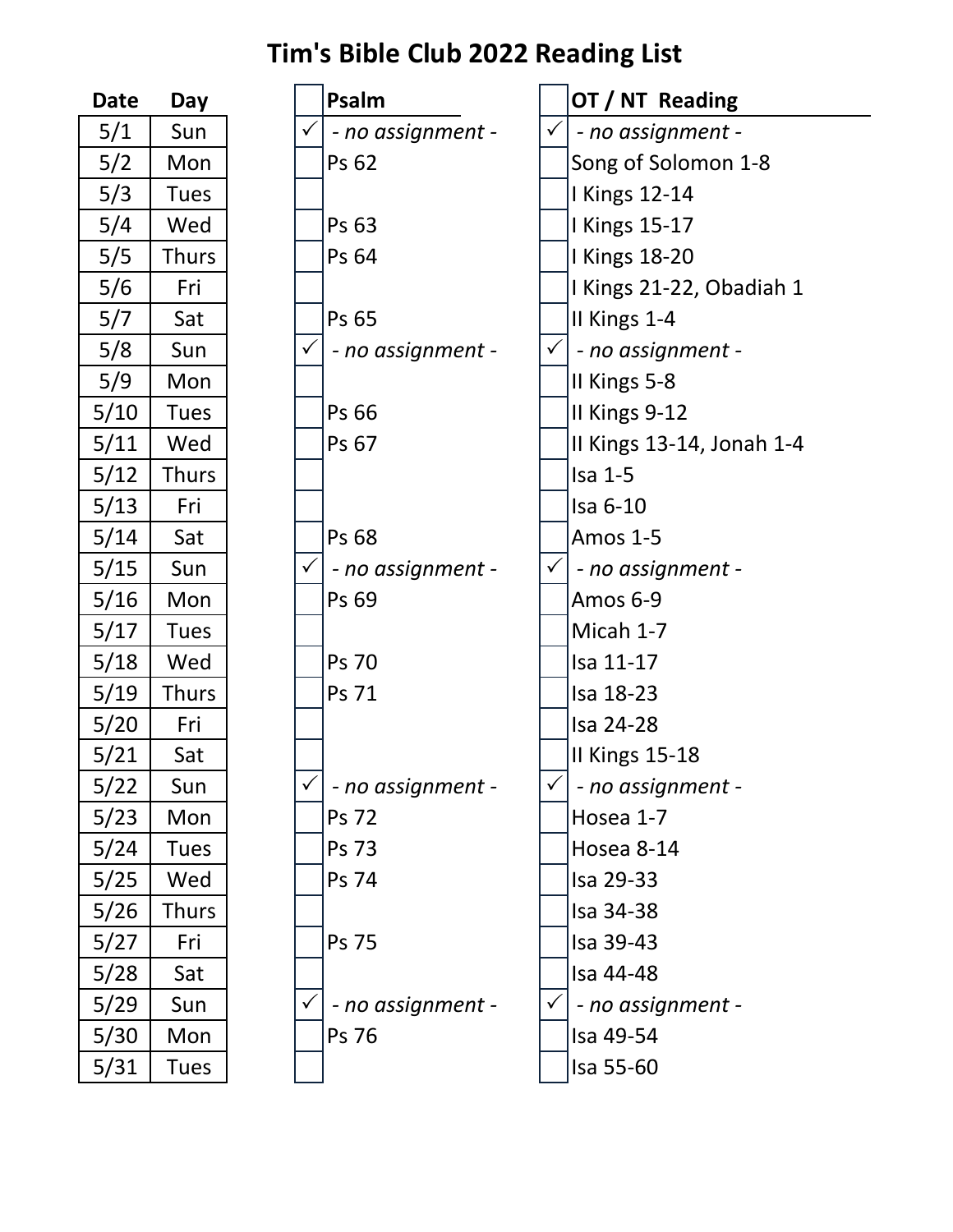| Date | Day         |  |  |
|------|-------------|--|--|
| 6/1  | Wed         |  |  |
| 6/2  | Thurs       |  |  |
| 6/3  | Fri         |  |  |
| 6/4  | Sat         |  |  |
| 6/5  | Sun         |  |  |
| 6/6  | Mon         |  |  |
| 6/7  | <b>Tues</b> |  |  |
| 6/8  | Wed         |  |  |
| 6/9  | Thurs       |  |  |
| 6/10 | Fri         |  |  |
| 6/11 | Sat         |  |  |
| 6/12 | Sun         |  |  |
| 6/13 | Mon         |  |  |
| 6/14 | <b>Tues</b> |  |  |
| 6/15 | Wed         |  |  |
| 6/16 | Thurs       |  |  |
| 6/17 | Fri         |  |  |
| 6/18 | Sat         |  |  |
| 6/19 | Sun         |  |  |
| 6/20 | Mon         |  |  |
| 6/21 | <b>Tues</b> |  |  |
| 6/22 | Wed         |  |  |
| 6/23 | Thurs       |  |  |
| 6/24 | Fri         |  |  |
| 6/25 | Sat         |  |  |
| 6/26 | Sun         |  |  |
| 6/27 | Mon         |  |  |
| 6/28 | <b>Tues</b> |  |  |
| 6/29 | Wed         |  |  |
| 6/30 | Thurs       |  |  |

| <b>Date</b> | Day          |              | Psalm             |              | OT / NT Reading              |
|-------------|--------------|--------------|-------------------|--------------|------------------------------|
| 6/1         | Wed          |              | <b>Ps 77</b>      |              | Isa 61-66                    |
| 6/2         | <b>Thurs</b> |              |                   |              | <b>II Kings 19-21</b>        |
| 6/3         | Fri          |              |                   |              | Nahum 1-3, II Kings 22-23    |
| 6/4         | Sat          |              | <b>Ps 78</b>      |              | Zephaniah 1-3                |
| 6/5         | Sun          | $\checkmark$ | - no assignment - | $\checkmark$ | - no assignment -            |
| 6/6         | Mon          |              | Ps 79             |              | Jer 1-4                      |
| 6/7         | <b>Tues</b>  |              | <b>Ps 80</b>      |              | Jer 5-8                      |
| 6/8         | Wed          |              | Ps 81             |              | Jer 9-13                     |
| 6/9         | <b>Thurs</b> |              |                   |              | Jer 14-18                    |
| 6/10        | Fri          |              | <b>Ps 82</b>      |              | Jer 19-23                    |
| 6/11        | Sat          |              |                   |              | Jer 24-28                    |
| 6/12        | Sun          | $\checkmark$ | - no assignment - | $\checkmark$ | - no assignment -            |
| 6/13        | Mon          |              | Ps 83             |              | Jer 29-31                    |
| 6/14        | <b>Tues</b>  |              |                   |              | Jer 32-35                    |
| 6/15        | Wed          |              | Ps 84             |              | Jer 36-40                    |
| 6/16        | <b>Thurs</b> |              | <b>Ps 85</b>      |              | II Kings 24-25, Habakkuk 1-3 |
| 6/17        | Fri          |              |                   |              | Jer 41-46                    |
| 6/18        | Sat          |              |                   |              | Jer 47-50                    |
| 6/19        | Sun          | $\checkmark$ | - no assignment - | $\checkmark$ | - no assignment -            |
| 6/20        | Mon          |              | Ps 86             |              | Jer 51-52                    |
| 6/21        | <b>Tues</b>  |              | Ps 87             |              | Lam 1-3                      |
| 6/22        | Wed          |              | Ps 89             |              | Lam 4-5                      |
| 6/23        | <b>Thurs</b> |              |                   |              | <b>Ezek 1-6</b>              |
| 6/24        | Fri          |              | Ps 88             |              | Ezek 7-11                    |
| 6/25        | Sat          |              |                   |              | Ezek 12-15                   |
| 6/26        | Sun          | $\checkmark$ | - no assignment - | $\checkmark$ | - no assignment -            |
| 6/27        | Mon          |              | <b>Ps 90</b>      |              | Ezek 16-18                   |
| 6/28        | <b>Tues</b>  |              |                   |              | Ezek 19-21                   |
| 6/29        | Wed          |              | Ps 91             |              | <b>Ezek 22-24</b>            |
| 6/30        | <b>Thurs</b> |              | Ps 92             |              | Ezek 25-28                   |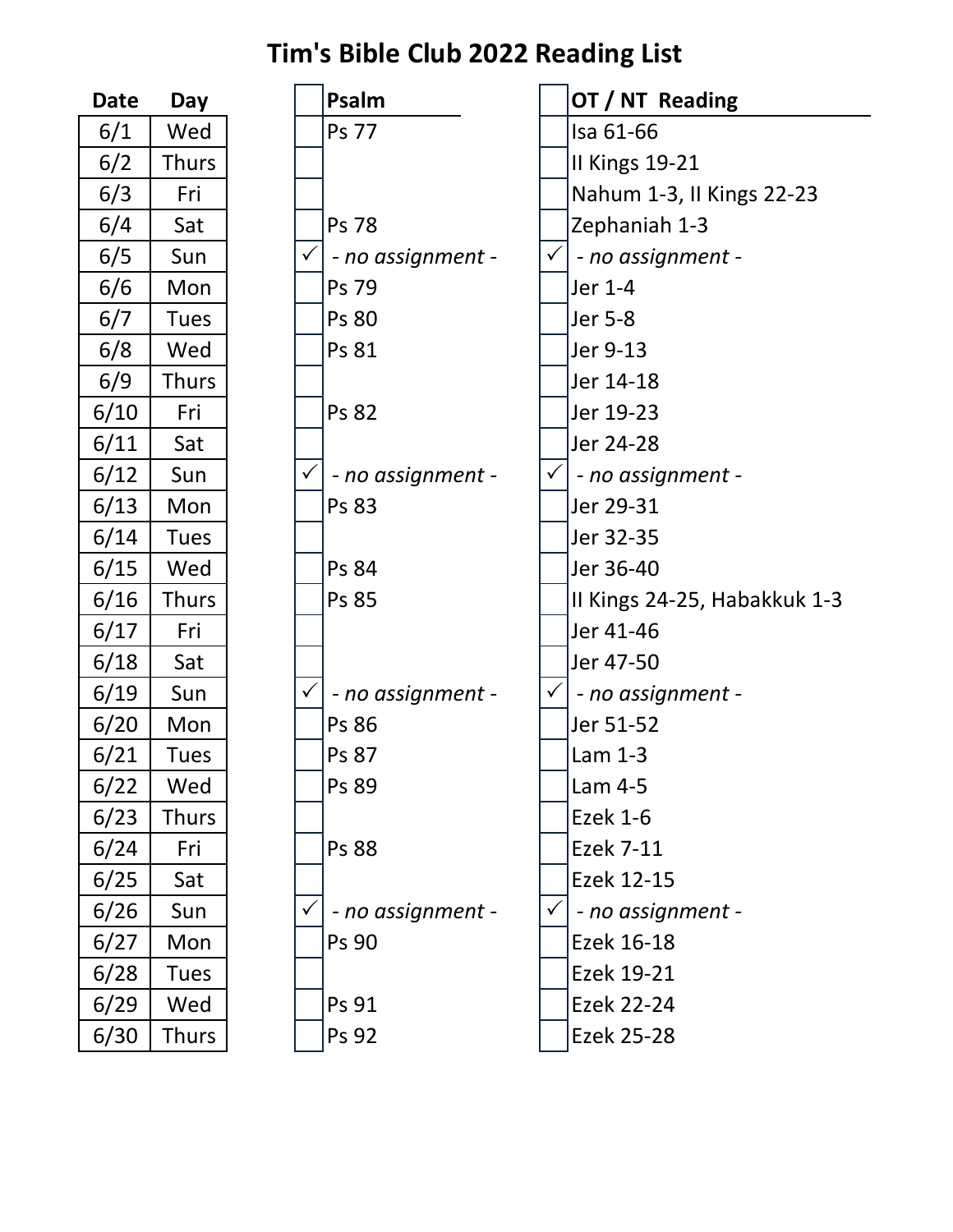| Date           | Day          |
|----------------|--------------|
| 7/1            | Fri          |
| 7/2            | Sat          |
| 7/3            | Sun          |
| 7/4            | Mon          |
| 7/5            | <b>Tues</b>  |
| 7/6            | Wed          |
| 7/7            | Thurs        |
| 7/8            | Fri          |
| 7/9            | Sat          |
| 7/10           | Sun          |
| 7/11           | Mon          |
| 7/12           | Tues         |
| 7/13           | Wed          |
| 7/14           | Thurs        |
| 7/15           | Fri          |
| 7/16           | Sat          |
| 7/17           | Sun          |
| 7/18           | Mon          |
| $\frac{7}{19}$ | <b>Tues</b>  |
| 7/20           | Wed          |
| 7/21           | Thurs        |
| 7/22           | Fri          |
| 7/23           | Sat          |
| 7/24           | Sun          |
| 7/25           | Mon          |
| 7/26           | <b>Tues</b>  |
| 7/27           | Wed          |
| 7/28           | <b>Thurs</b> |
| 7/29           | Fri          |
| 7/30           | Sat          |
| 7/31           | Sun          |

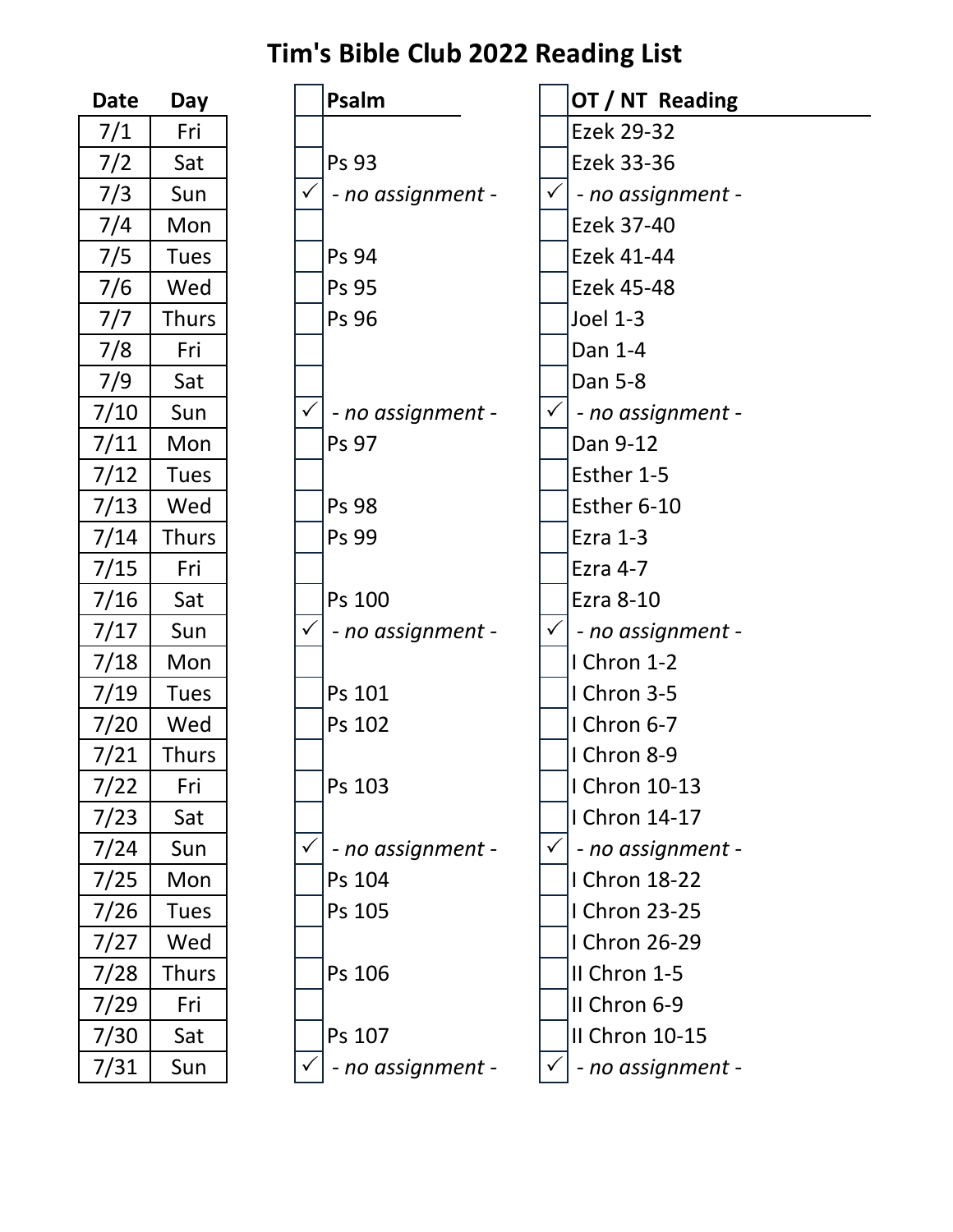| <b>Date</b> | Day          |  | Psalm     |
|-------------|--------------|--|-----------|
| 8/1         | Mon          |  |           |
| 8/2         | <b>Tues</b>  |  | Ps 108    |
| 8/3         | Wed          |  |           |
| 8/4         | <b>Thurs</b> |  | Ps 109    |
| 8/5         | Fri          |  | Ps 110    |
| 8/6         | Sat          |  |           |
| 8/7         | Sun          |  | $- no a.$ |
| 8/8         | Mon          |  | Ps 111    |
| 8/9         | <b>Tues</b>  |  |           |
| 8/10        | Wed          |  | Ps 112    |
| 8/11        | <b>Thurs</b> |  | Ps 113    |
| 8/12        | Fri          |  |           |
| 8/13        | Sat          |  | Ps 114    |
| 8/14        | Sun          |  | $- no a.$ |
| 8/15        | Mon          |  |           |
| 8/16        | <b>Tues</b>  |  | Ps 115    |
| 8/17        | Wed          |  | Ps 116    |
| 8/18        | <b>Thurs</b> |  |           |
| 8/19        | Fri          |  | Ps 117    |
| 8/20        | Sat          |  |           |
| 8/21        | Sun          |  | $- no a.$ |
| 8/22        | Mon          |  |           |
| 8/23        | <b>Tues</b>  |  | Ps 118    |
| 8/24        | Wed          |  | Ps 119    |
| 8/25        | Thurs        |  | Ps 119    |
| 8/26        | Fri          |  |           |
| 8/27        | Sat          |  | Ps 120    |
| 8/28        | Sun          |  | - no a:   |
| 8/29        | Mon          |  |           |
| 8/30        | Tues         |  | Ps 121    |
| 8/31        | Wed          |  | Ps 122    |

| <b>Date</b> | Day          |              | Psalm             |              | OT / NT Reading      |
|-------------|--------------|--------------|-------------------|--------------|----------------------|
| 8/1         | Mon          |              |                   |              | II Chron 16-20       |
| 8/2         | <b>Tues</b>  |              | Ps 108            |              | II Chron 21-25       |
| 8/3         | Wed          |              |                   |              | II Chron 26-30       |
| 8/4         | <b>Thurs</b> |              | Ps 109            |              | II Chron 31-33       |
| 8/5         | Fri          |              | Ps 110            |              | II Chron 34-36       |
| 8/6         | Sat          |              |                   |              | Haggai 1-2, Zech 1-4 |
| 8/7         | Sun          | $\checkmark$ | - no assignment - | $\checkmark$ | - no assignment -    |
| 8/8         | Mon          |              | Ps 111            |              | Zech 5-9             |
| 8/9         | <b>Tues</b>  |              |                   |              | Zech 10-14           |
| 8/10        | Wed          |              | Ps 112            |              | Neh 1-5              |
| 8/11        | <b>Thurs</b> |              | Ps 113            |              | <b>Neh 6-8</b>       |
| 8/12        | Fri          |              |                   |              | Neh 9-11             |
| 8/13        | Sat          |              | Ps 114            |              | Neh 12-13            |
| 8/14        | Sun          | $\checkmark$ | - no assignment - | $\checkmark$ | - no assignment -    |
| 8/15        | Mon          |              |                   |              | Malachi 1-4          |
| 8/16        | <b>Tues</b>  |              | Ps 115            |              |                      |
| 8/17        | Wed          |              | Ps 116            |              |                      |
| 8/18        | <b>Thurs</b> |              |                   |              | <b>Matt 1-4</b>      |
| 8/19        | Fri          |              | Ps 117            |              | <b>Matt 5-7</b>      |
| 8/20        | Sat          |              |                   |              | Matt 8-10            |
| 8/21        | Sun          |              | - no assignment - |              | - no assignment -    |
| 8/22        | Mon          |              |                   |              | Matt 11-13           |
| 8/23        | <b>Tues</b>  |              | Ps 118            |              | Matt 14-16           |
| 8/24        | Wed          |              | Ps 119:1-88       |              | Matt 17              |
| 8/25        | <b>Thurs</b> |              | Ps 119:89-176     |              | Matt 18              |
| 8/26        | Fri          |              |                   |              | Matt 19-21           |
| 8/27        | Sat          |              | Ps 120            |              | Matt 22-23           |
| 8/28        | Sun          |              | - no assignment - |              | - no assignment -    |
| 8/29        | Mon          |              |                   |              | Matt 24-25           |
| 8/30        | <b>Tues</b>  |              | Ps 121            |              | Matt 26              |
| 8/31        | Wed          |              | Ps 122            |              | Matt 27-28           |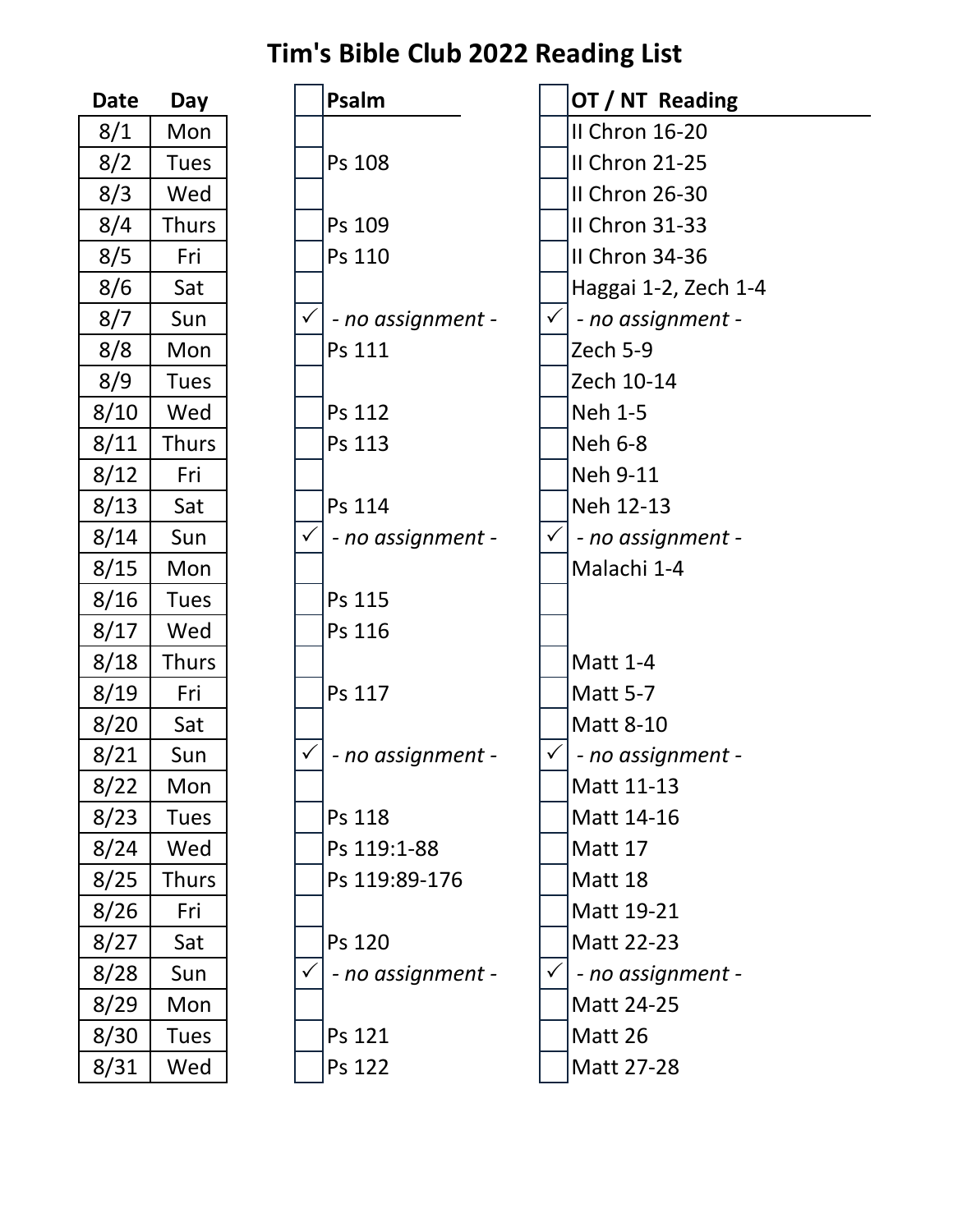| Date | Day          |
|------|--------------|
| 9/1  | Thurs        |
| 9/2  | Fri          |
| 9/3  | Sat          |
| 9/4  | Sun          |
| 9/5  | Mon          |
| 9/6  | <b>Tues</b>  |
| 9/7  | Wed          |
| 9/8  | <b>Thurs</b> |
| 9/9  | Fri          |
| 9/10 | Sat          |
| 9/11 | Sun          |
| 9/12 | Mon          |
| 9/13 | <b>Tues</b>  |
| 9/14 | Wed          |
| 9/15 | <b>Thurs</b> |
| 9/16 | Fri          |
| 9/17 | Sat          |
| 9/18 | Sun          |
| 9/19 | Mon          |
| 9/20 | <b>Tues</b>  |
| 9/21 | Wed          |
| 9/22 | Thurs        |
| 9/23 | Fri          |
| 9/24 | Sat          |
| 9/25 | Sun          |
| 9/26 | Mon          |
| 9/27 | <b>Tues</b>  |
| 9/28 | Wed          |
| 9/29 | Thurs        |
| 9/30 | Fri          |

| <b>Date</b> | Day          |              | Psalm             |              | OT / NT Reading   |
|-------------|--------------|--------------|-------------------|--------------|-------------------|
| 9/1         | Thurs        |              | Ps 123            |              | <b>Mark 1-3</b>   |
| 9/2         | Fri          |              |                   |              | Mark 4-6          |
| 9/3         | Sat          |              |                   |              | <b>Mark 7-9</b>   |
| 9/4         | Sun          | $\checkmark$ | - no assignment - | $\checkmark$ | - no assignment - |
| 9/5         | Mon          |              |                   |              | Mark 10-12        |
| 9/6         | <b>Tues</b>  |              | Ps 124            |              | Mark 13-14        |
| 9/7         | Wed          |              | Ps 125            |              | Mark 15-16        |
| 9/8         | <b>Thurs</b> |              |                   |              | <b>Luke 1-2</b>   |
| 9/9         | Fri          |              | Ps 126            |              | <b>Luke 3-5</b>   |
| 9/10        | Sat          |              | Ps 127            |              | Luke 6-7          |
| 9/11        | Sun          | $\checkmark$ | - no assignment - | $\checkmark$ | - no assignment - |
| 9/12        | Mon          |              |                   |              | Luke 8-9          |
| 9/13        | <b>Tues</b>  |              | Ps 128            |              | Luke 10-11        |
| 9/14        | Wed          |              | Ps 129            |              | Luke 12-13        |
| 9/15        | <b>Thurs</b> |              |                   |              | Luke 14-16        |
| 9/16        | Fri          |              |                   |              | Luke 17-19        |
| 9/17        | Sat          |              | Ps 130            |              | Luke 20-21        |
| 9/18        | Sun          | $\checkmark$ | - no assignment - | $\checkmark$ | - no assignment - |
| 9/19        | Mon          |              | Ps 131            |              | Luke 22           |
| 9/20        | Tues         |              |                   |              | Luke 23-24        |
| 9/21        | Wed          |              | Ps 132            |              | <b>Acts 1-3</b>   |
| 9/22        | <b>Thurs</b> |              | Ps 133            |              | Acts 4-6          |
| 9/23        | Fri          |              |                   |              | Acts 7-8          |
| 9/24        | Sat          |              | Ps 134            |              | <b>Acts 9-11</b>  |
| 9/25        | Sun          | $\checkmark$ | - no assignment - | $\checkmark$ | - no assignment - |
| 9/26        | Mon          |              |                   |              | Acts 12-14        |
| 9/27        | <b>Tues</b>  |              | Ps 135            |              | Acts 15-17        |
| 9/28        | Wed          |              | Ps 136            |              | <b>Acts 18-20</b> |
| 9/29        | <b>Thurs</b> |              |                   |              | <b>Acts 21-23</b> |
| 9/30        | Fri          |              | Ps 137            |              | <b>Acts 24-26</b> |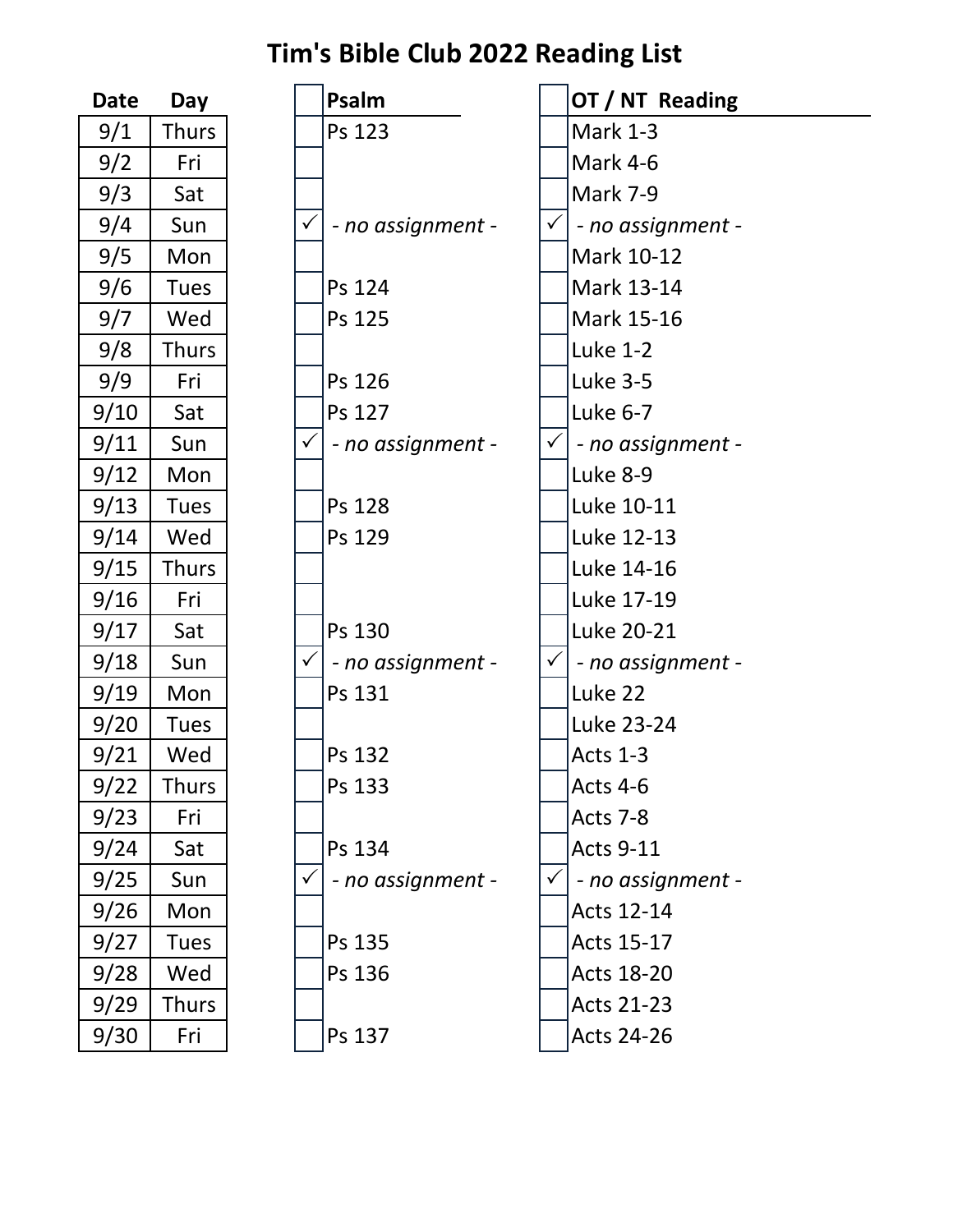| Date  | Day          |
|-------|--------------|
| 10/1  | Sat          |
| 10/2  | Sun          |
| 10/3  | Mon          |
| 10/4  | <b>Tues</b>  |
| 10/5  | Wed          |
| 10/6  | Thurs        |
| 10/7  | Fri          |
| 10/8  | Sat          |
| 10/9  | Sun          |
| 10/10 | Mon          |
| 10/11 | <b>Tues</b>  |
| 10/12 | Wed          |
| 10/13 | <b>Thurs</b> |
| 10/14 | Fri          |
| 10/15 | Sat          |
| 10/16 | Sun          |
| 10/17 | Mon          |
| 10/18 | <b>Tues</b>  |
| 10/19 | Wed          |
| 10/20 | Thurs        |
| 10/21 | Fri          |
| 10/22 | Sat          |
| 10/23 | Sun          |
| 10/24 | Mon          |
| 10/25 | Tues         |
| 10/26 | Wed          |
| 10/27 | Thurs        |
| 10/28 | Fri          |
| 10/29 | Sat          |
| 10/30 | Sun          |
| 10/31 | Mon          |